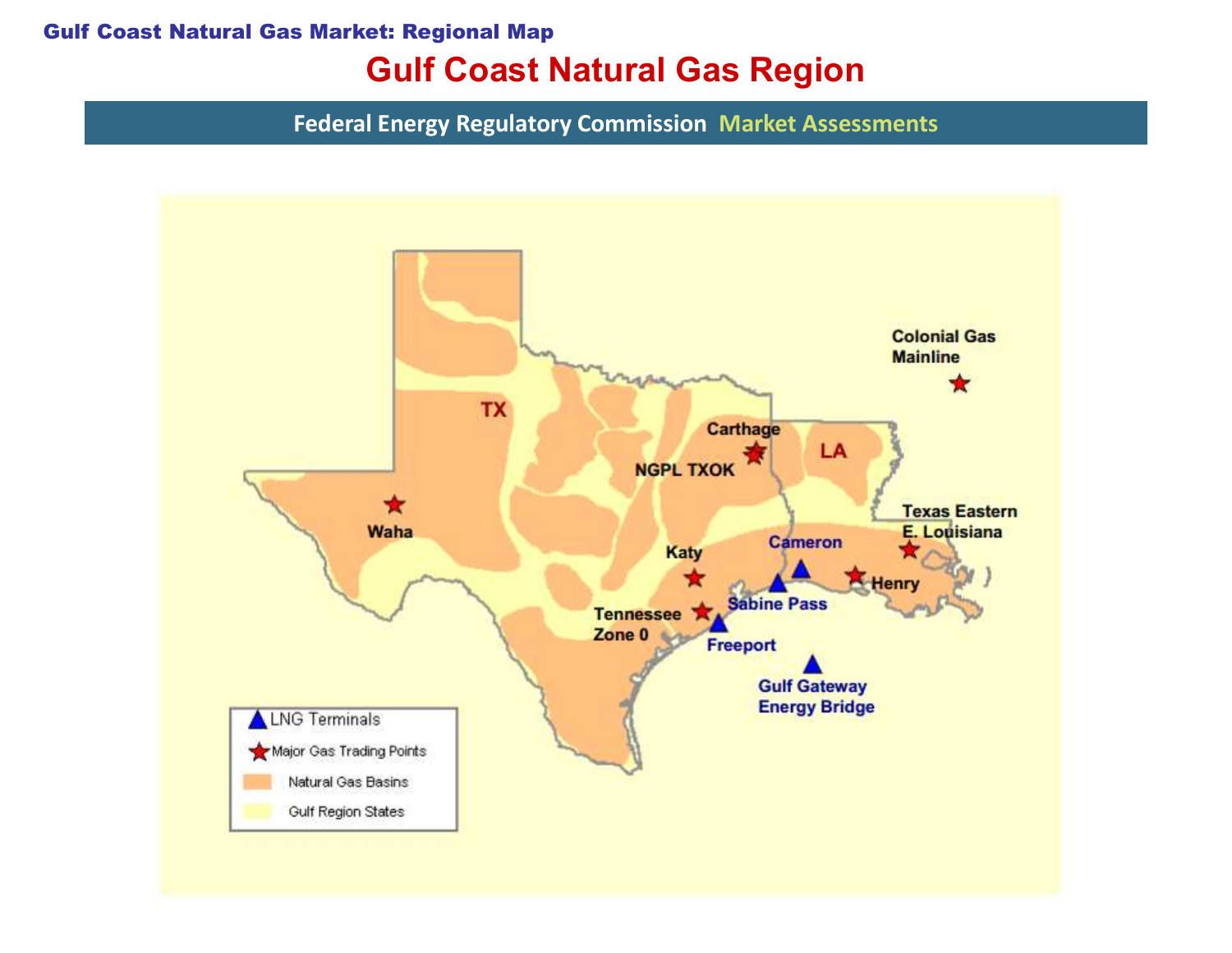### Gulf Coast Day-Ahead Prices Gulf Natural Gas Market: Annual Hub Prices

### Averaged Annually/Seasonally

| ural Gas Market: Annual Hub Prices<br><b>Gulf Coast Day-Ahead Prices</b><br><b>Averaged Annually/Seasonally</b> |                                                     |                                                                |                      |          |                       |                  |
|-----------------------------------------------------------------------------------------------------------------|-----------------------------------------------------|----------------------------------------------------------------|----------------------|----------|-----------------------|------------------|
|                                                                                                                 |                                                     | <b>Federal Energy Regulatory Commission Market Assessments</b> |                      |          |                       |                  |
|                                                                                                                 | <b>Average Day</b><br><b>Ahead Prices</b><br>(S/MM) | <b>Houston</b><br><b>Ship Chnl</b>                             | Katy<br><b>Texas</b> | Waha Hub | Carthage<br><b>TX</b> | <b>Henry Hub</b> |
| 2019                                                                                                            | Annual                                              | 2.45                                                           | 2.46                 | 0.82     | 2.31                  | 2.51             |
|                                                                                                                 | Summer                                              | 2.33                                                           | 2.35                 | 0.47     | 2.16                  | 2.39             |
|                                                                                                                 | <b>Winter 2019/2020</b>                             | 1.99                                                           | 1.99                 | 0.79     | 1.93                  | 2.07             |
| 2020                                                                                                            | <b>Annual</b>                                       | 1.99                                                           | 1.99                 | 1.11     | 1.86                  | 1.99             |
|                                                                                                                 | Summer                                              | 1.90                                                           | 1.91                 | 1.06     | 1.77                  | 1.88             |
|                                                                                                                 | <b>Winter 2020/2021</b>                             | 12.73                                                          | 10.14                | 10.15    | 4.18                  | 3.08             |
| <b>Z1</b><br>20                                                                                                 | Annual                                              | 7.76                                                           | 6.69                 | 6.56     | 4.18                  | 3.84             |
|                                                                                                                 | Summer                                              | 3.81                                                           | 3.81                 | 3.56     | 3.69                  | 3.87             |
|                                                                                                                 | <b>Winter 2021/2022</b>                             | 4.23                                                           | 4.27                 | 4.00     | 4.24                  | 4.50             |
| <b>TTD</b><br>2022                                                                                              | <b>Annual</b>                                       | 4.30                                                           | 4.35                 | 4.08     | 4.34                  | 4.61             |
|                                                                                                                 | <b>Summer</b>                                       |                                                                |                      |          |                       |                  |
|                                                                                                                 | <b>Winter 2022/2023</b>                             |                                                                |                      |          |                       |                  |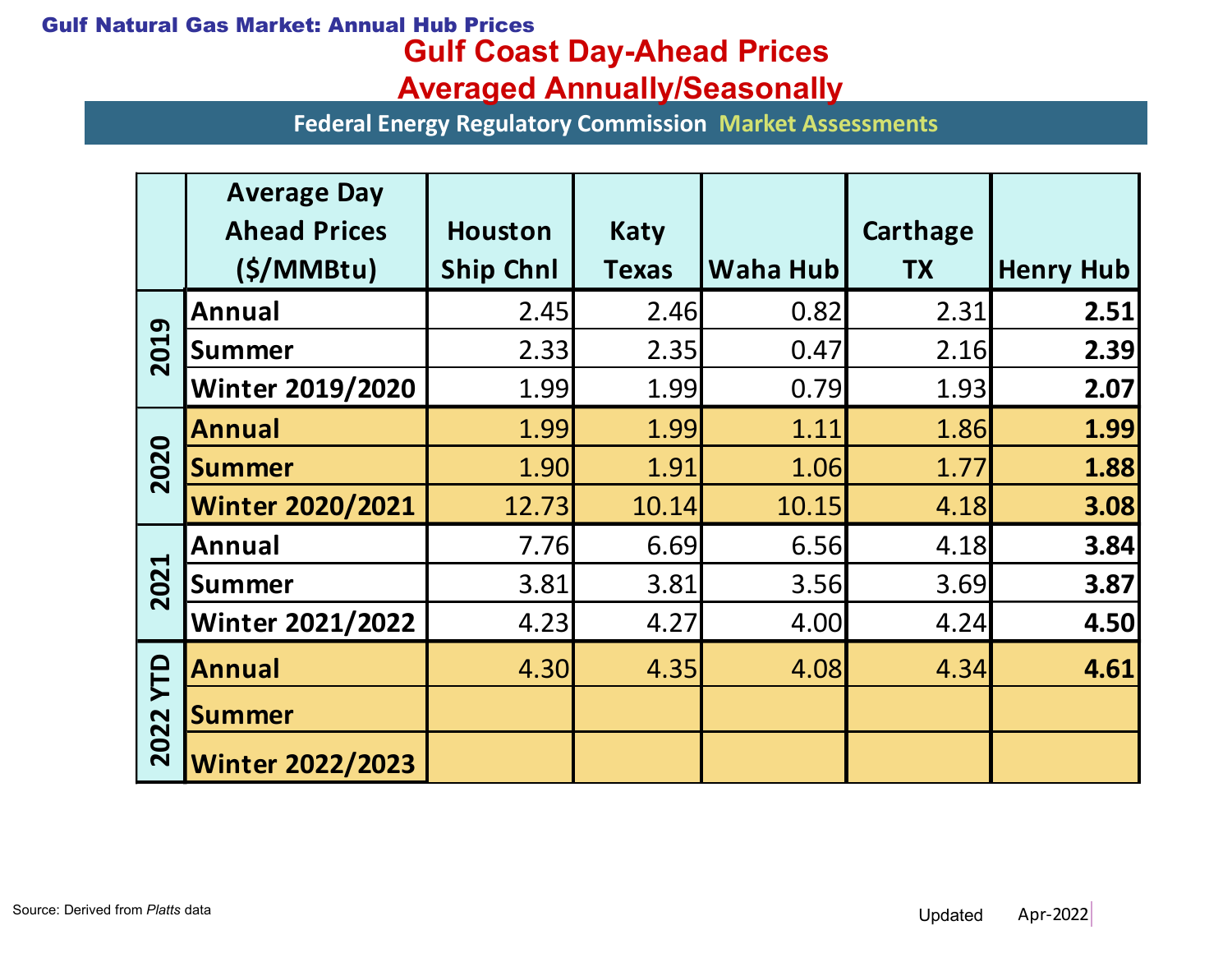# Gulf Coast Day-Ahead Prices

Federal Energy Regulatory Commission Market Assessments



Source: Derived from S&P Global Platts data

Note: The inset graphic now shows spot prices for the full y-axis range not the 30-day moving average. Updated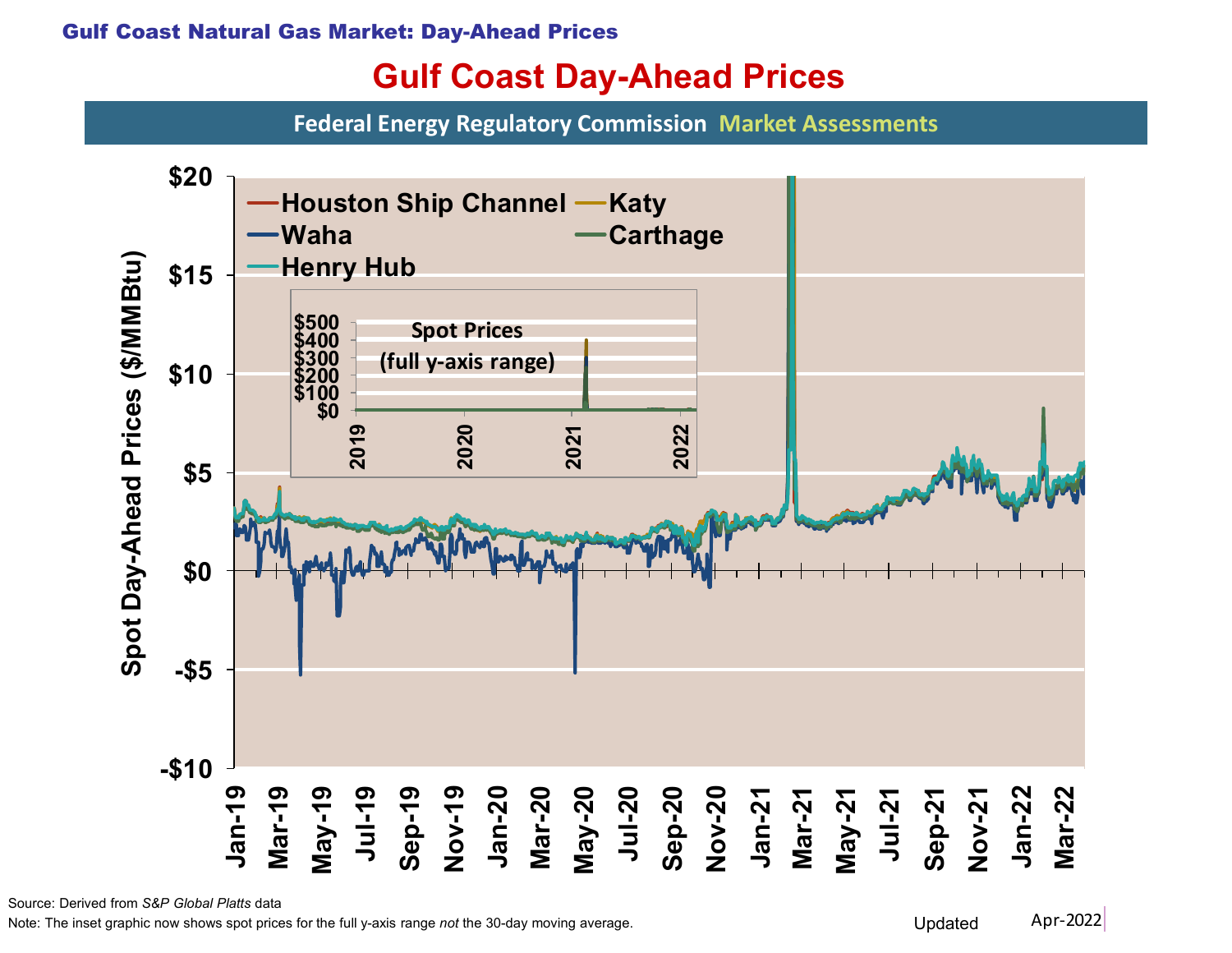### Gulf Coast Day-Ahead Basis

Federal Energy Regulatory Commission Market Assessments



Source: Derived from S&P Global Platts data

Note: The inset graphic now shows spot basis for the full y-axis range *not* the 30-day moving average. Note: The inset graphic now shows spot basis for the full y-axis range *not* the 30-day moving average.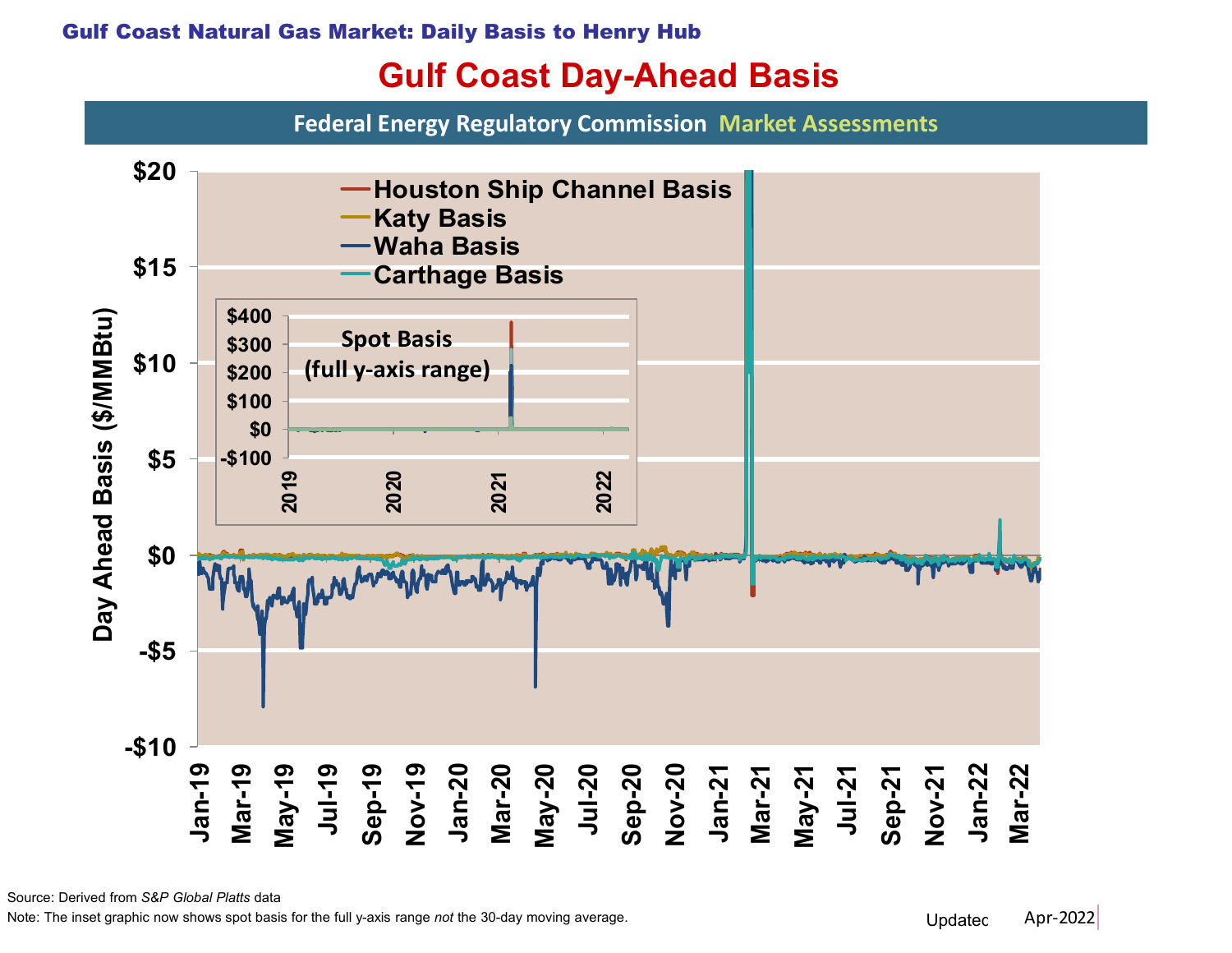#### Gulf Coast Natural Gas Market: Average Basis to Henry Hub

## Gulf Day-Ahead Basis To Henry Hub Averaged Monthly

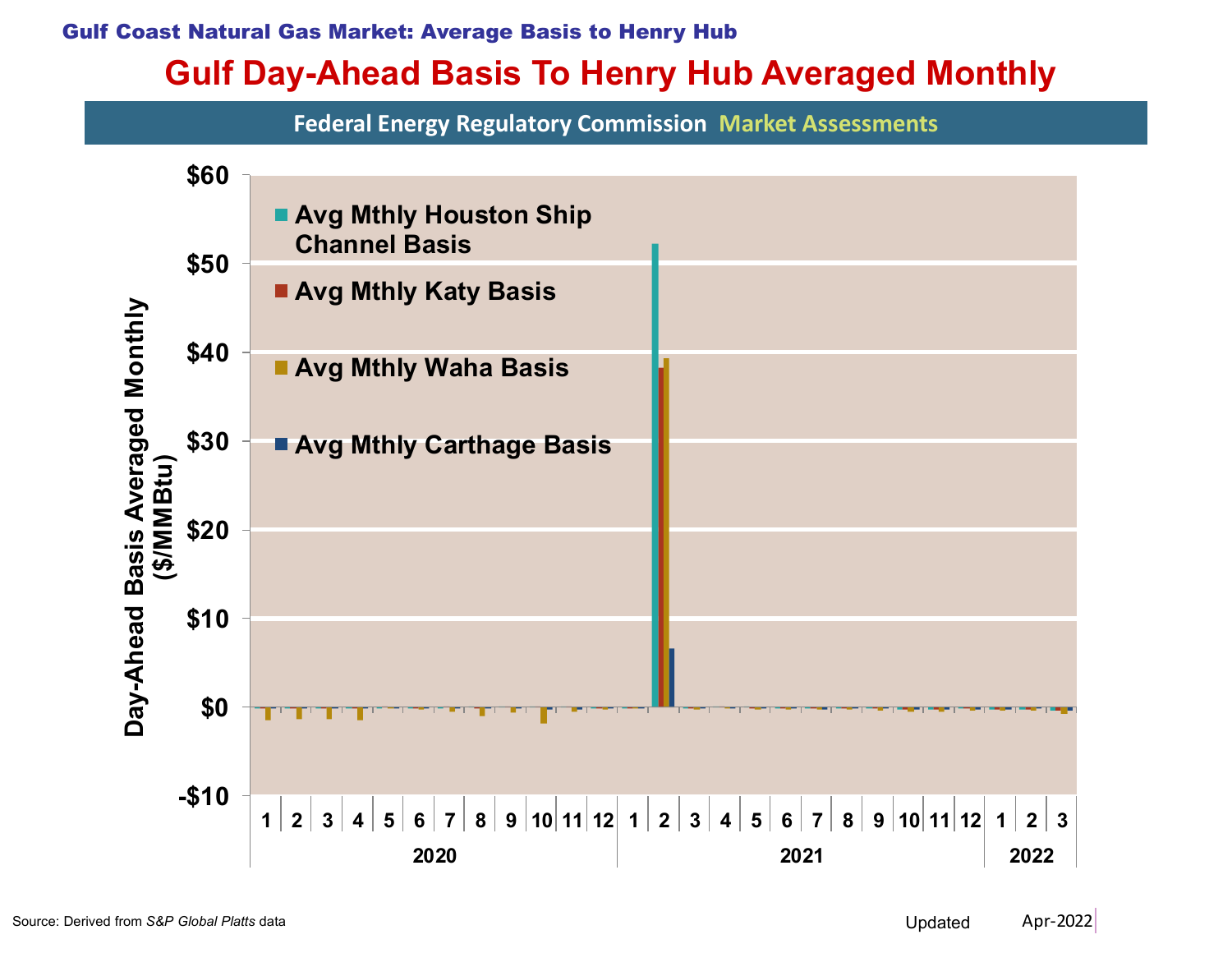### Daily Texas Natural Gas Demand All Sectors Gulf Coast Natural Gas Market: Gulf Coast Daily Demand